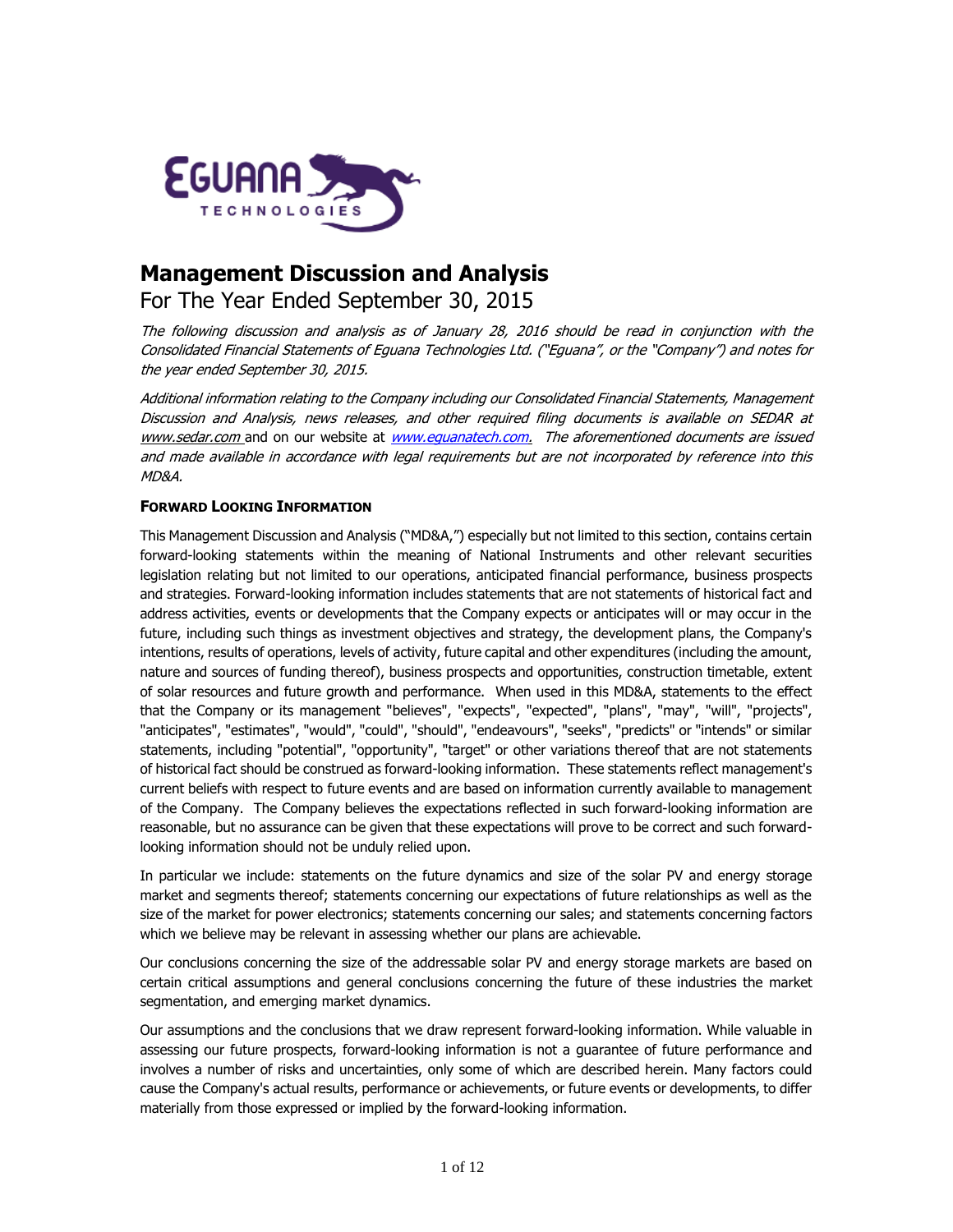Should one or more of these risks or uncertainties materialize, or should assumptions underlying the forwardlooking statements prove incorrect, actual results, performance or achievement may vary materially from those expressed or implied by the forward-looking information contained in this MD&A. These factors should be carefully considered and readers are cautioned not to place undue reliance on forward-looking information, which speaks only as of the date of this MD&A. All subsequent forward-looking information attributable to the Company herein is expressly qualified in their entirety by the cautionary statements contained in or referred to herein. The Company does not undertake any obligation to release publicly any revisions to forward-looking information contained in this MD&A to reflect events or circumstances that occur after the date of this MD&A or to reflect the occurrence of unanticipated events, except as may be required under applicable securities laws.

# **Strategic Overview**

Our goal is to become the  $#1$  provider of power control and power conversion functionality for smart grid energy storage in residential and small commercial applications. We measure this as a 30% market share in each of the target markets. To achieve this goal we will continue to work through non-exclusive strategic relationships with companies that have the capability in terms of technology, market presence and selling channels to move our PCS products in high volume. During 2016, we will focus on three primary markets, the United States, Europe, and Japan.

Our strategy is to deliver a "plug and play" hardware solution that our customers need to connect the batteries to their customers using their own customer gateways. We have two product strategies based on the same core power electronics that can be integrated with multiple battery technologies for multiple applications including single phase and three phase configurations.

Our primary customers include battery manufacturers, solar PV installers, renewable energy equipment aggregators, and energy service companies, which have channels and have developed or acquired the technology network ("information network") to interface with the consumer.

We have designed our manufacturing model to outsource manufacturing of interchangeable sub-assemblies to qualified sub-contractors around the world with the ability to locate final assembly and testing facilities of the finished product close to our customers. We are able to quickly ramp production in response to changing demand conditions without significant capital investment in plant and equipment.

Our business model is designed to lever our core competencies in power electronic design and supply chain management to drive revenues in each of the major markets without material increases in capital investment or operating costs. We believe that we can achieve above average earnings on product sales revenues as the industry grows.

## **Operations**

We supply our Bi-Direx PCS functionality under two different strategies, depending on the strategy of the partner for the customer application:

## OEM Bi-Direx Sales:

Our OEM business encompasses sales of critical power conversion and control components to a manufacturer of integrated energy storage systems. The components are delivered as subassemblies, ready for mechanical integration into the customer's product enclosures. The subassemblies are produced at qualified global suppliers and delivered to our customers' production facilities as required to support their volume ramp.

Our OEM Customers are battery pack manufacturers, advanced battery technology manufacturers, or technology integrators who sell their own integrated products for stationary energy storage applications.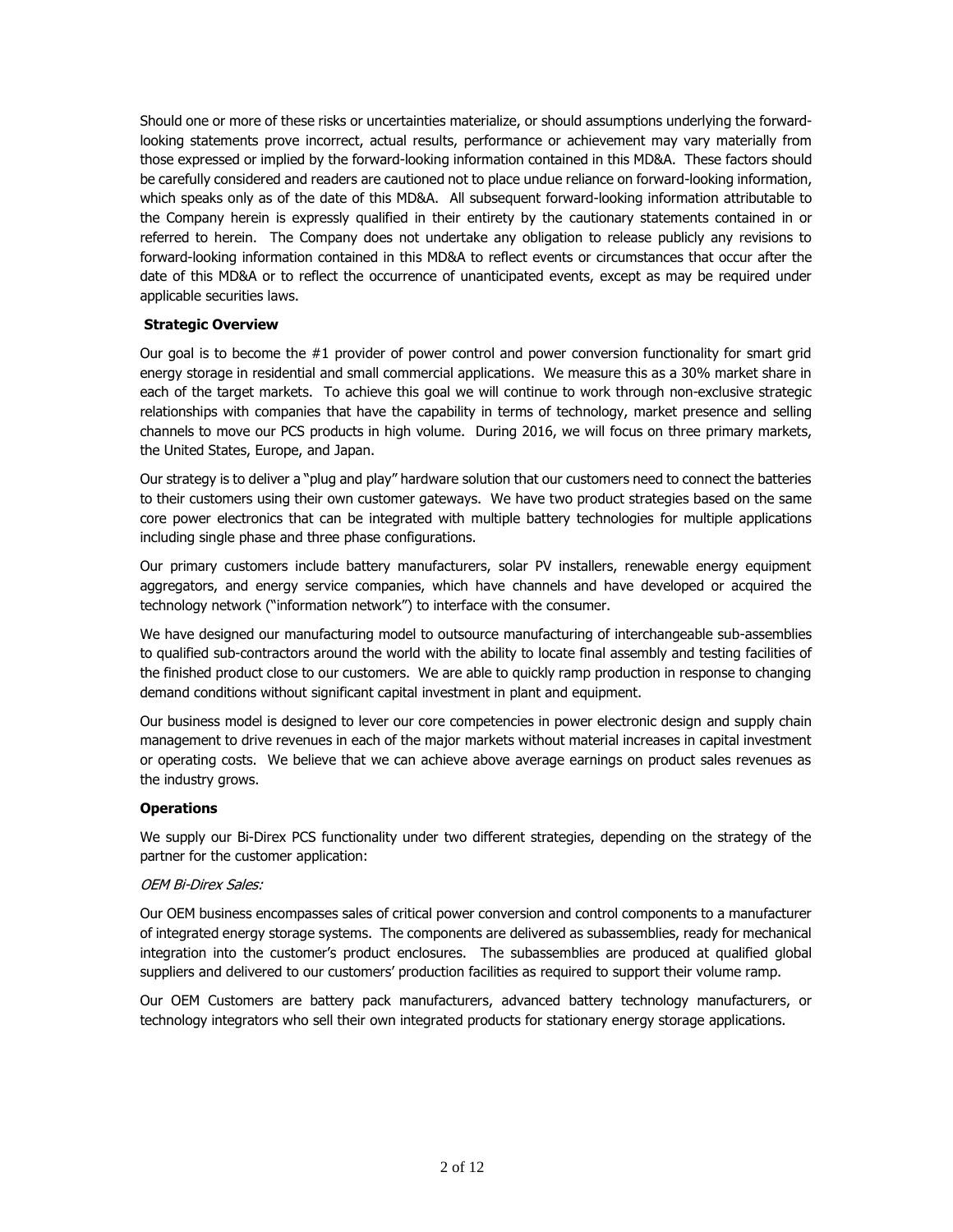#### **AC Battery Sales:**

An AC Battery is an integrated and certified combination of the Bi-Direx PCS and Battery including the battery management system ("BMS") but excluding the customer gateway or supervisory controller. The AC Battery is turnkey energy storage appliance that requires only a grid connection and a dispatch signal to provide a fully functional and durable energy storage installation. This strategy is targeted at productized applications for battery modules from tier 1 lithium battery manufacturers. Our model for this segment is to develop and certify an AC Battery based on batteries selected and approved for the application by a broad segment of the market, and then to manufacture and sell the complete AC Battery appliance minus the batteries to the customer. In certain cases, we will also install the battery on behalf of the customer charging a fee for final integration assembly and testing.

We manage our operations through a Sales and Operations ("S&OP") planning process which updates our assessment of market conditions monthly, measures and aligns our operations across the same period, and adjusts our production, capacity, and financial plans to match anticipated changes to the demand mix. Our S&OP process enables us to maintain optimal inventory positions, manage capacity and capital while minimizing financial risk to the company.

## **Management Discussion of 2015 Operating Results**

#### **Overview**

During 2015, we devoted most of our operational and engineering resources towards supporting our primary customer in Europe to redesign its Comfort series product for the German residential solar self-consumption market. This included support for integration of our Bi-Direx PCS sub-assemblies into the finished Sonnenbatterie products, developing product enhancements to simplify and de-risk field installation and developing an integrated supply chain. During this period, Sonnenbatterie successfully introduced the "ECO" - a more reliable high volume product utilizing the same Bi-Direx platform in the original Sonnenbatterie Comfort series of product.

During 2015, we shifted the bulk of our business development resources to defining market channels and customers in the United States. Our initial strategy was to target battery technology developers and solar installation companies to establish Eguana as the technology leader in these sectors. We believe that we were successful, and that most of the industry now recognizes Eguana's technology leadership in the lower power ratings.

More importantly, however, our expectations for the US market shifted considerably during 2015. We entered the year with the view that the residential segment would be limited to high end back up power systems; however, it has become clear that demand will be driven by a combination of grid quality issues and solar self-consumption and will be larger than anticipated. These expectations are discussed under the heading "Management's Discussion of Outlook and Priorities."

## **New Product Development**

During fiscal 2015, we focused our engineering resources to developing AC Battery platforms for the US market. A 5kW single phase AC Battery targets the residential market; and a 15kW three-phase AC Battery targets commercial and light industrial market. Along with the US products development, we started development of additional products for Europe. Near term, development plans also include certification of our products for the Australian, Italian, and UK markets.

Each AC Battery platform is agnostic to the battery technology, and the final integration process is reduced to a simple software integration between the Bi-Direx PCS control software and the control software of the battery management system.

We also devoted resources to creating greater safety controls to provide protective limits to potential misuse of the batteries to work in conjunction with the battery management systems.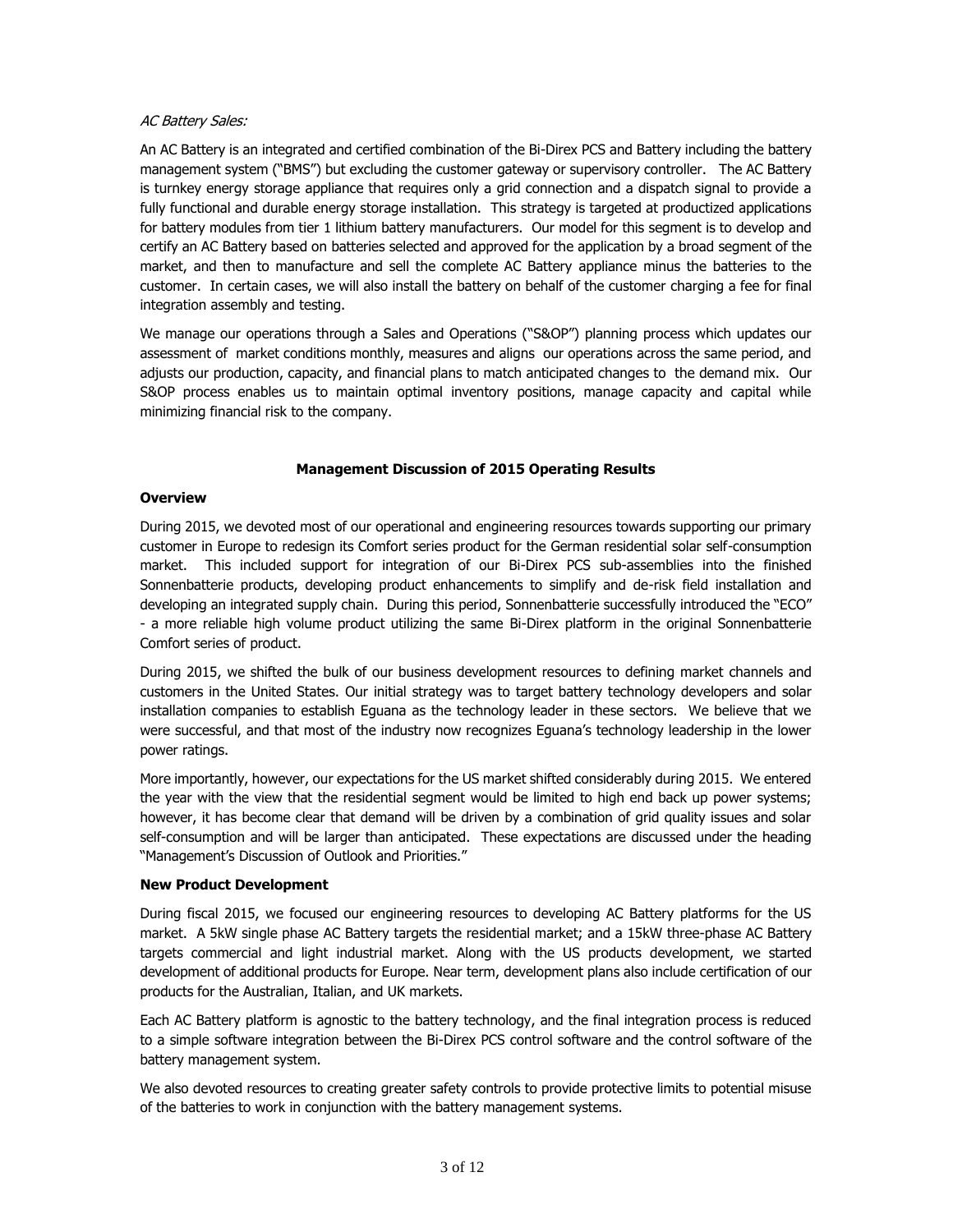#### **Product Sales Revenues and Margins**

Total revenue from product sales and services increased from \$2,284,764 in fiscal 2014 to \$6,007,008 in fiscal 2015 representing a 163% increase or \$3,722,244. By comparison, our revenue from product sales and services in 2013 was \$376,526.

The Company had a negative gross margin of \$2,126,760. \$931,263 of the negative gross margin was due to the Company's decision to write-down all remaining solar PV material and inventories related to the cancellation of our primary supply contract in Europe. An additional \$320,000 of inventory not specifically tied to open orders has been written down; the Company is in advanced discussions with multiple European players for the sale of these inventories. \$661,966 was attributable to supply chain issues including expediting costs \$394,719 and rework costs associated with quality defects from our prior magnetic supplier \$267,247. We have engaged legal counsel to review our case against Sonnenbatterrie and were advised that we have a strong case to recover a significant portion of these costs.

The transition to the value added integrated AC Battery in the US market and a lower cost structure driven by a change to global contract manufacturing partners is anticipated to deliver improved margins.

## **Operating Costs**

Operating costs have remained steady year over year, notwithstanding changes during 2015 in our quarterly volumes along with completing the initial products for the US market. A significant contribution to the operating costs in 2015 also went to supporting the redesign of Sonnenbatterie's second-generation product line Eco. The redesign of Eco utilized our standard Bi-Direx PCS from the previous Comfort series with an improved electrical system design for the product.

- Operating costs were \$640,368 down \$84,677 (12%) from \$725,045 in 2014. These costs are mainly associated with supply chain management related to production for Sonnenbatterie. Included in this amount are salaries and benefits of employees directly allocated to this function, direct costs incurred to support production in Germany and 100% of our COO's compensation.
- Product development costs were \$729,360 in 2015 down \$222,214 (23%) from \$950,574 in 2014. Included in product development costs are the costs associated with the product development process, market analysis in support of new product definition, salaries and benefits of our entire engineering group, and 100% of our CTO's compensation.
- We increased our investment in selling and marketing again in 2015 by \$183,008 (33%) to \$731,416 from \$548,408 for the same period in 2014. Included in these costs are salaries and benefits of personnel employed in marketing and customer account relationships travel and costs and costs of trade shows.
- G&A remained flat to prior year increasing by \$37,400 (2%) to \$1,717,869 from \$1,680,469 in 2014. G&A expense consists primarily of salaries, (including the value of stock options for all employees) employee benefits and overhead expenses that are not otherwise allocated to the earlier categories, including those related to corporate maintenance charges, occupancy, all professional fees, investor relations fees and travel costs.
- Settlement expense of \$642,958 (2014 nil), included in a Settlement Agreement in August 2015 with its former CEO, who is also a director of the Company, under which the Company agreed to pay deferred compensation earned by the CEO since 2010 in equal monthly payments of \$13,115 without interest over a period of 82 months beginning October 1, 2015. The Company settled a contingent liability subsequent to year end with a third party who provided consulting services in 1998 to a subsidiary of the Company for a discounted value of \$141,000.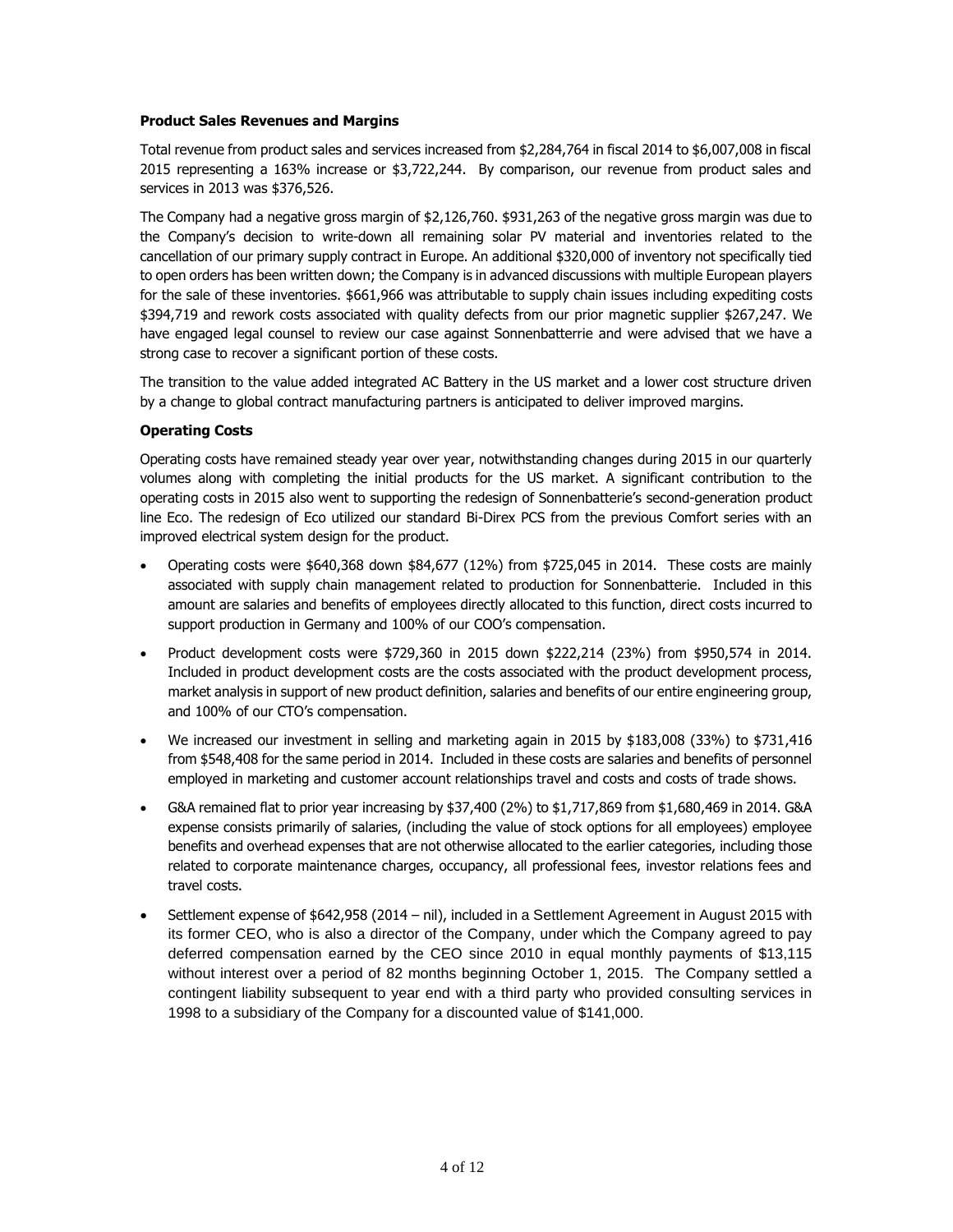• Bad debt expense for fiscal 2015 was \$1,770,710 (2014 - nil) in respect of receivables from our prior customer Sonnenbatterie and from the collection of VAT in Spain. The majority of the bad debt expense reflects the uncertainty caused by the disputes with Sonnenbatterie, uncertainty around the timing of payment and Sonnenbatterie's ability to pay in the case of a favorable outcome for Eguana. However, the bad debt expense is not an admission of agreement with Sonnenbatterie's claims. The Company has retained counsel who upon review of the information provided, have advised the Company to seek the full amount of the receivable as well as additional costs incurred because of certain actions of Sonnenbatterie. The total claim against Sonnenbatterie is approximately C\$3.7 million.

# **Management Discussion of Outlook for 2016**

Eguana remains well positioned to benefit from the growth in the distributed energy generation markets in the US, Europe, and Japan. Our expectation is to see continued year over year revenue growth. Our strategy is to create four distinct sales channels in the US market, replace lost European volumes in 2016, and finalize a partnership in Japan to position the Company for rapid growth driven by Japanese market deregulation in 2017.

Bi-Direx is recognized across the industry as a leader in its power ratings and one of the only power control systems standardized and certified for North American and European markets with Australia and the United Kingdom on track for the second quarter 2016. The technology meets all grid connection regulations for these markets, is field tested and proven with thousands of installations in Europe and the US.

# *United States*

Our US strategy is to distribute the AC Battery through four defined channels (solar installers, aggregators, electrical distributors, utilities). Our initial market focus will be Hawaii where we are positioned to take significant market share. The region has both primary solar storage market drivers: high electricity costs driving customer self-consumption and grid instability due to high residential solar penetration. Utility grid stabilization is required because of the high penetration of residential rooftop solar and each installed system must come with a utility (HECO) approved device. Our AC Battery has met all utility thresholds and is currently the only approved power control platform for home energy storage. We believe that other US utilities and regulators especially in California, which is seeing some of the same grid imbalance issues as HECO in pockets across the State, will closely watch HECO's experience.

The Company has begun shipping demonstration orders to partners in each of our targeted channels. The LG Chem AC Battery is in production and was shipped to our Hawaiian partner in fiscal Q1 with further installations planned beginning in February 2016. We expect steady growth to follow as other regions follow the Hawaii model.

## *Europe*

We are targeting volume recovery in Europe in calendar 2016 among customers spread across automotive storage entrants, battery companies, storage integrators, and utilities. Our Bi-Direx sub assembly platform has the flexibility, efficiency, and easy integration features to attract world-class partners. The Company is currently in advanced discussions with key customers in each segment. Our expectation is to reestablish Bi-Direx as the leading power controls solution for the European market. Selling markets include Germany, Italy, Spain, and the United Kingdom.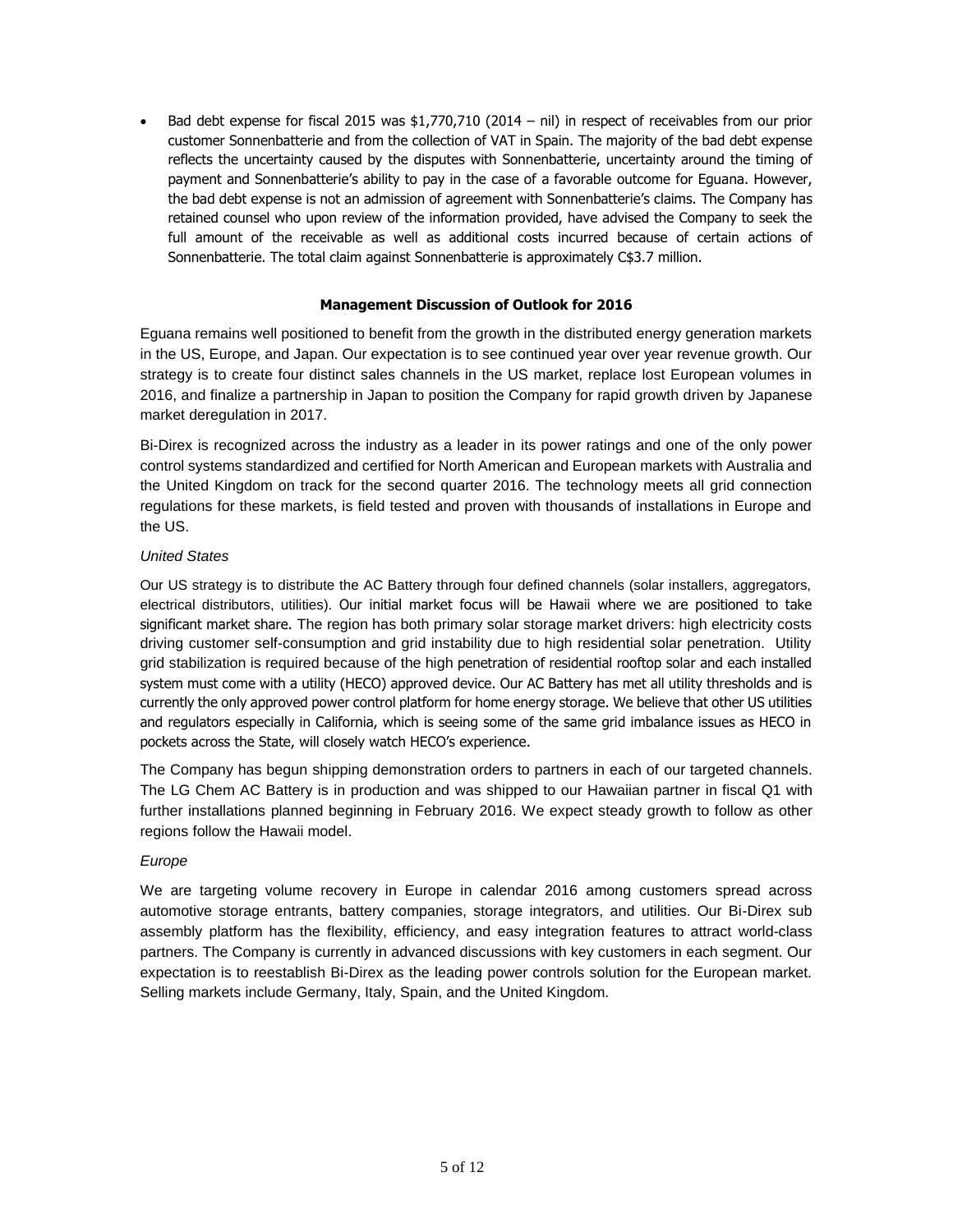### *Japan*

In 2015, the Company executed a non-exclusive sales and marketing contract with the Itochu Corporation to globally promote and sell the AC Battery and Bi-Direx platforms. In 2016, our expectation is to complete a commercial product for Japan (Q2, 2016) with general availability by Q3. Itochu has surfaced potential customers and advanced discussions are ongoing.

## **Management Discussion of Financial Results**

#### **SUMMARY OF SIGNIFICANT ACCOUNTING POLICY CHOICES**

Our significant accounting policies are disclosed in note 4 of the annual audited consolidated financial statements.

#### Net Loss and Comprehensive Loss

Our Net Loss for the year ended September 30, 2015 was \$8,788,807 an increase of \$1,628,664 over the Net Loss of \$7,160,143 in 2014. The net loss was impacted materially due to:

- Settlements of \$642,958
- Bad debt expense of \$1,770,710
- Impairment of inventory \$1,251,263
- Expediting expense and rework costs \$661,966

## Sales and Gross Margin

Total revenue from product sales and services increased by \$3,722,244 to \$6,007,008 in 2015 from \$2,284,764 in 2014. Sales in both years were primarily to Sonnenbatterie. Sales decreased in Q4 2015 when compared to the previous quarters in the year due to the loss of this customer.

Margins were impacted negatively by the impairment of the PV Solar and European inventory of \$1,251,263 and expediting and rework costs of \$661,966.

Product pricing on sales in the US including OEM model sales were in line with industry standards although the volumes were not consequential.

|                                             | 2015        |               |             |               | 2014        |               |            |             |
|---------------------------------------------|-------------|---------------|-------------|---------------|-------------|---------------|------------|-------------|
|                                             | Qtr 4       | Qtr 3         | Qtr 2       | Qtr 1         | Qtr 4       | Qtr 3         | Qtr 2      | Qtr 1       |
| <b>Sales</b>                                | 1,367,075   | 1,552,853     | 1,545,575   | 1,541,505     | 921,639     | 477,419       | 396,357    | 489,349     |
| Net<br>(loss)                               | (4,587,408) | (1, 376, 971) | (1,328,286) | (1, 496, 142) | (3,070,391) | (1, 536, 377) | (489, 286) | (2,051,222) |
| Per<br>share $-$<br>basic<br>and<br>diluted | (0.05)      | (0.02)        | (0.02)      | (0.03)        | (0.06)      | (0.05)        | (0.02)     | (0.08)      |

#### Summary of Quarterly Results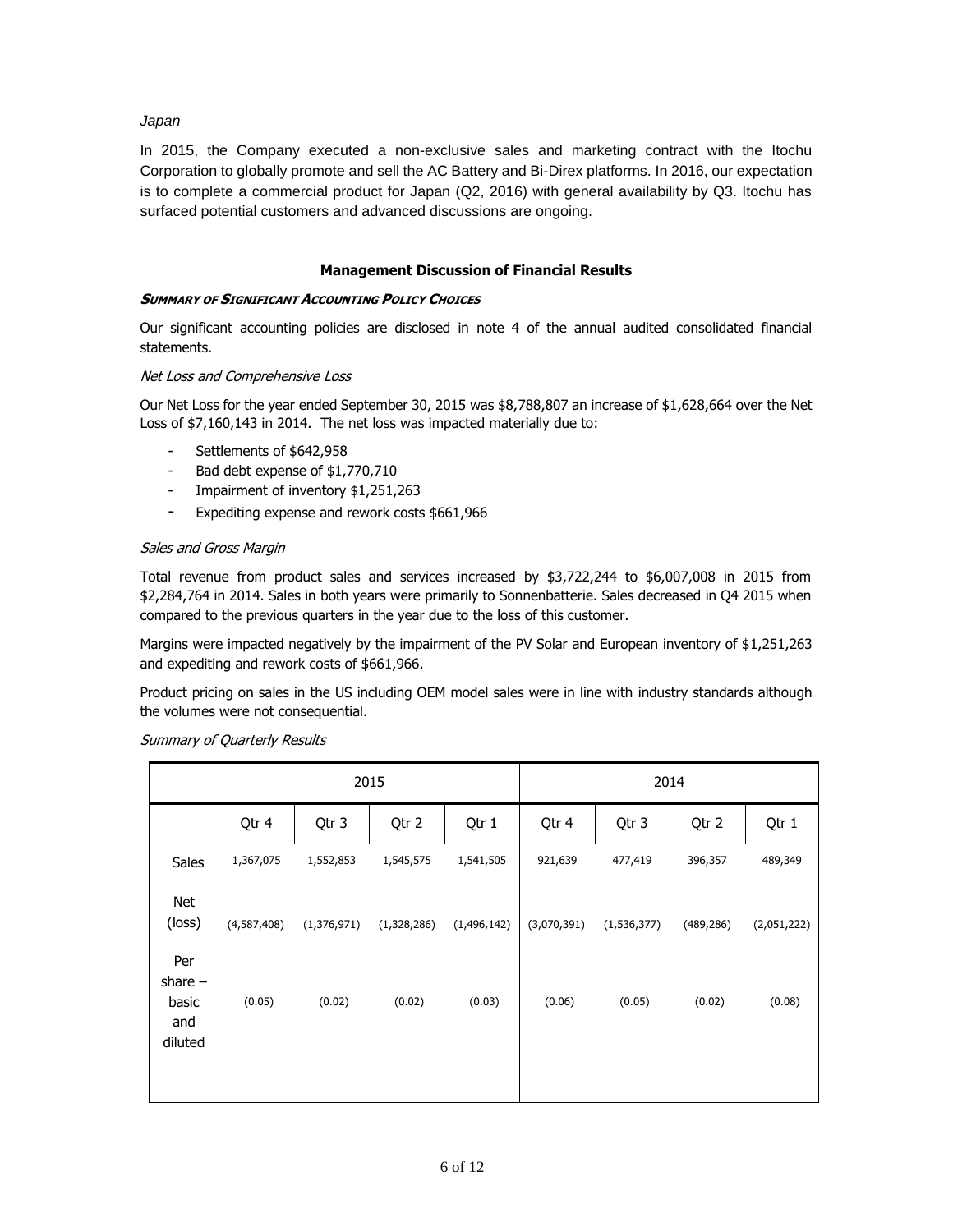Summary of Annual Information

|                                       | 2015        | 2014          | 2013          |  |
|---------------------------------------|-------------|---------------|---------------|--|
| Revenues                              | 6,007,008   | 2,284,764     | 376,526       |  |
| Net loss                              | (8,788,807) | (7, 147, 276) | (8, 256, 988) |  |
| Per share $-$<br>basic and<br>diluted | (0.10)      | (0.22)        | (0.39)        |  |
| Total assets                          | 4,875,815   | 5,804,815     | 2,930,111     |  |
| Non-current<br>liabilities            | 1,829,356   | 1,870,595     | 4,823,560     |  |
| Declared<br>dividends                 | -           |               |               |  |

## Liquidity and Capital Resources

Liquidity, as measured by working capital deficiency, decreased by \$3,387,631 to (\$1,954,733) at September 30, 2015 by comparison to (\$5,342,364) at September 30, 2014. The change from September 30, 2014 was primarily attributable to the conversion of the First Preferred Shares into Common Shares and equity raises in Q1 and Q4 totaling \$8,648,871.

The Company is in a dispute with our prior customer Sonnenbatterie because of the cancellation of a supply contract. Based on the advice of counsel we will commence litigation during this Quarter to recover \$3.7 million. Litigation is inherently uncertain and while our legal counsel advises that we have a strong case, we are carrying the receivable on our books at near zero.

Sonnenbatterie in return has made warranty claims against the company related to field failures of the first generation 3-phase Comfort series product. We believe that this claim is without merit and that the failures are tied to fundamental system design failures for which Sonnenbatterie was solely responsible. These failures were pointed out to Sonnenbatterie, which was advised not to ship systems without rectification of the design flaws. Legal counsel advises the Company that the Sonnenbatterie decision to ship in spite of warnings voids any warranty claim.

With support from our largest investor Doughty Hanson Technology Ventures ("DHTV") in the form of a Standby Equity Commitment, the Company has an operating line with HSBC Canada for \$1.5 million. As of September 30, 2015, the outstanding Company's operating line was \$1,460,855**.** Interest on the operating line is HSBC prime rate plus 3% effective December 1, 2012.Subsequent to year end the balance on the line of credit was paid off with the proceeds of the September 29, 2015 financing and the line of credit was canceled.

Subsequent to year end, the Company raised total gross proceeds of \$747,000 through a private placement of 747 Limited Partnership Units. The Company will need to continue to raise capital, issue debt and generate positive cash flows from operations to finance its growth and product development. See the Going Concern section in the Risks and Uncertainties for further discussion.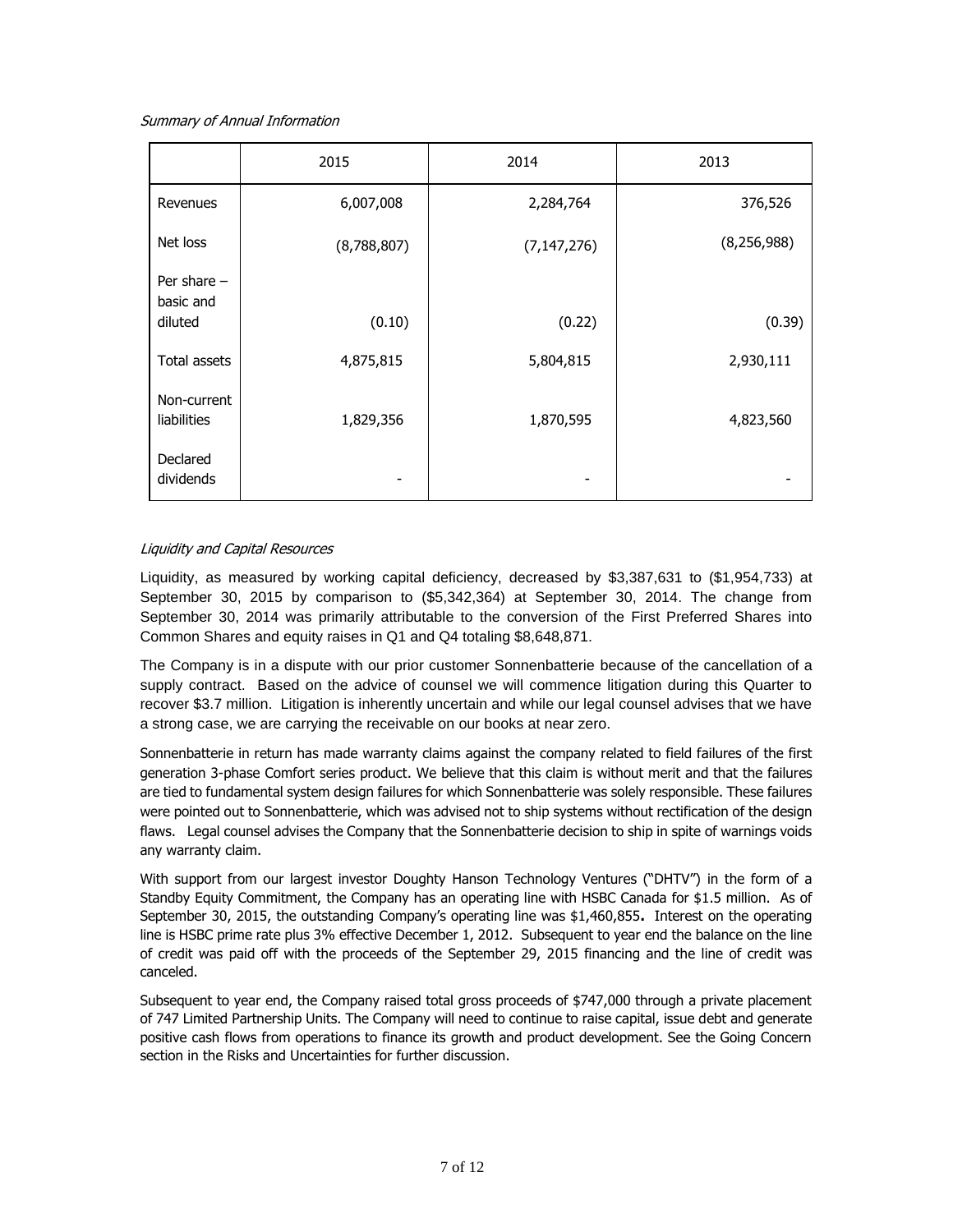| <b>Financial liabilities</b>             | < 1 Year  | 1-3 Years | Thereafter | Total     |
|------------------------------------------|-----------|-----------|------------|-----------|
|                                          |           |           |            |           |
| Accounts payable and accrued liabilities | 3,364,843 |           |            | 3,364,843 |
| Bank loan                                | 1,460,855 |           |            | 1,460,855 |
| <b>Energy Northwest obligation</b>       | 177,243   |           |            | 177.243   |
| Government grant obligation              | 64,363    |           |            | 64,363    |
| <b>Debentures</b>                        | 773,588   | 1,147,398 |            | 1,920,986 |
| <b>Other Liabilities</b>                 | 171,632   | 122.553   | 520.404    | 814,590   |
| Total                                    | 6.012.524 | 1,269,951 | 520.404    | 7,802,880 |

## Off Balance Sheet Items

The Company has no off-balance sheet financial commitments other than the commitments for operating leases for premises, a purchase order with its former supplier in Europe and consulting, service agreements.

#### Related Party Transactions

The Company had the following related party transactions:

Included in general and administrative expense is salaries and benefits for key management personnel and directors of \$405,487 for the year ended September 30, 2015 (2014 - \$378,887) and share based compensation of \$nil for the year ended September 30, 2015 (2014 - \$30,319). Included in operations expense are salaries, consulting fees and benefits for key management personnel and directors of \$179,250 for the year ended September 30, 2015 (2014 – \$198,000).

Financing costs of \$30,706 for the year ended September 30, 2015 (2014 - \$74,091) related to the debentures and preferred shares series 15 held by key personnel and directors are included in the statement of loss. Interest expenses incurred amounted to \$11,403 (2014 - \$15,848) for the year ended September 30, 2015.

Included in accounts payable and accrued liabilities is \$235,998 (2014 - \$122,476) due to directors and members of key management personnel.

In December 2014, a subsidiary of the Company purchased a \$46,000 debenture with a remaining balance owing of \$42,167 debenture issued in 2012 and \$240,000 of debentures issued in 2013 from key personnel and directors of the Company.

In December 2014, the key management and directors converted their Series 15 preferred shares to common shares.

In December 2014, key management personnel and directors subscribed for 1,100,000 common share units at \$0.30 per unit.

In August 2015, the Company agreed to a termination settlement with its former CEO who remains a director of the Company (Note 14).

In September 2015, key management personnel and directors subscribed for 2,826,190 common share units at \$0.0525 per unit.

Revenue and expense transactions are in the normal course of operations and were based on the exchange value of the service provided, which approximates those amounts of consideration with third parties.

# Disclosure of Outstanding Share Data

As at January 28, 2015, 151,005,323 common shares were outstanding. In addition, common share purchase warrants, representing the right to acquire 22,260,706 common shares at an average exercise price of \$0.31 per share (See Note 18 of the consolidated financial statements for additional information). The Company had employee stock options outstanding entitling the holders thereof to acquire up to 3,736,339 common shares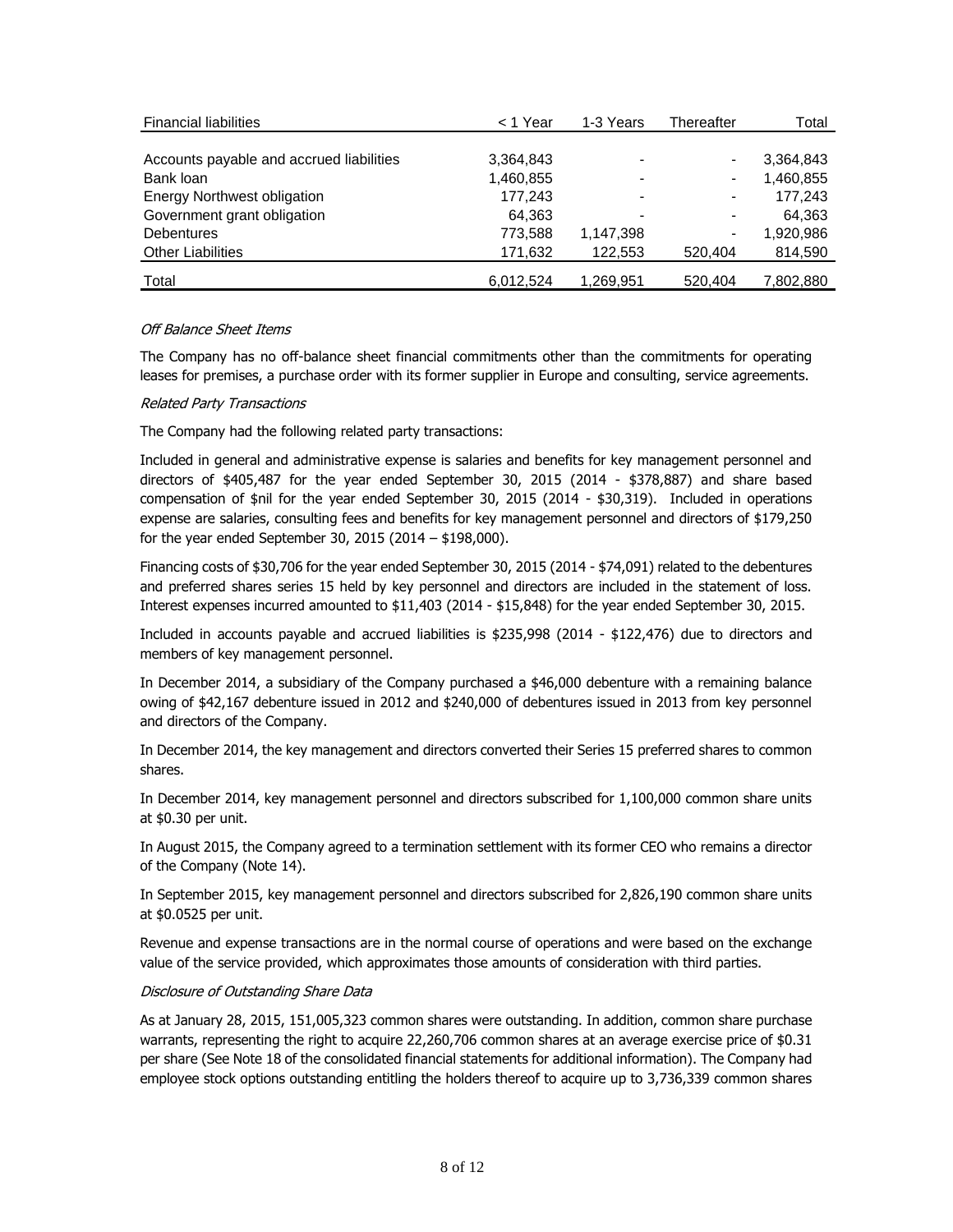of which options to acquire common shares up to 1,786,730 had vested. The weighted average exercise price of the vested options is \$0.33 per share.

The conversion ratio for First Preferred Shares includes a fixed conversion on the initial redemption price and a variable conversion of unpaid dividends accrued to the date of conversion. The unpaid dividend conversion price is based on the closing price of the common shares on the day prior to the conversion. In order to determine the number of shares that are convertible to common shares for unpaid dividends, the Company uses the closing share price on the day prior. In December 2014, the Company issued 28,764,481 common shares on the conversion of all remaining outstanding series of preferred shares, except one (1) Series 8 First Preferred Share, on the date of conversion. The one Series 8 First Preferred Shares is owned by DHTV and is tied to the Investor Rights Agreement between the Company and DHTV.

The conversion included accreted dividends of \$4,456,275 that were also converted into common shares.

The Company expects to convert 747 Limited Partnership Units into 6,790,977 common shares prior to March 31, 2016.

# Financing Costs

Substantial portions of the financing costs recognized in the year are non-cash, in that the cost is accrued, but is not paid. The largest component represents accretion of the debentures. In prior years, the largest portion of non-cash financing costs was the 8% dividends on First Preferred Shares which are "accreted" and added to the redemption value of the Preferred Shares.

Accretion incurred prior to the conversion of the Preferred Shares into common shares was \$nil for the year ended September 30, 2015 compared to \$1,525,161 for the same period in 2014. The financing cost related to the change in fair value of common shares to be issued on conversion in respect of accreted dividends was \$211,760 for the year ended September 30, 2015 as compared to \$662,873 for the same period in 2014.

Interest accreted for the participating debentures issued in 2012, 2013 and 2014 was \$423,821 for the year ended September 30, 2015 (\$465,626 at September 30, 2014). The interest paid, including the percentage paid based upon revenue, was \$238,172 (September 30, 2014 - \$156,769). The increase in interest paid was driven by higher revenues in 2015 as compared to 2014 and was partially offset by principal repayments of \$503,333 (2014 - \$66,667).

The royalty feature of the debentures is adjusted on a quarterly basis to reflect the Company's current forecast and the result that it has on the amounts payable under these agreements. A conservative forecast resulted in the call feature associated with the debentures being valued at zero, the expectation is that the debentures would be held to maturity and the call feature will not be utilized. The change in assumptions caused a loss in the fair value of the embedded derivate of \$94,655 (2014 - \$234,310).

# Foreign Exchange

Our contract manufacturing is priced in U.S. dollars and in Euros, as is the custom in the electronics industry and our sales are priced in Euros and US dollars. The Company is exposed to fluctuations in the Canadian dollar value relative to the U.S. dollar and the Euro when margins from the sales are negative and the Company is required to finance the losses through use of Canadian funds. We do not hedge these exchange risks and have no plans to do so until our volumes are more stable.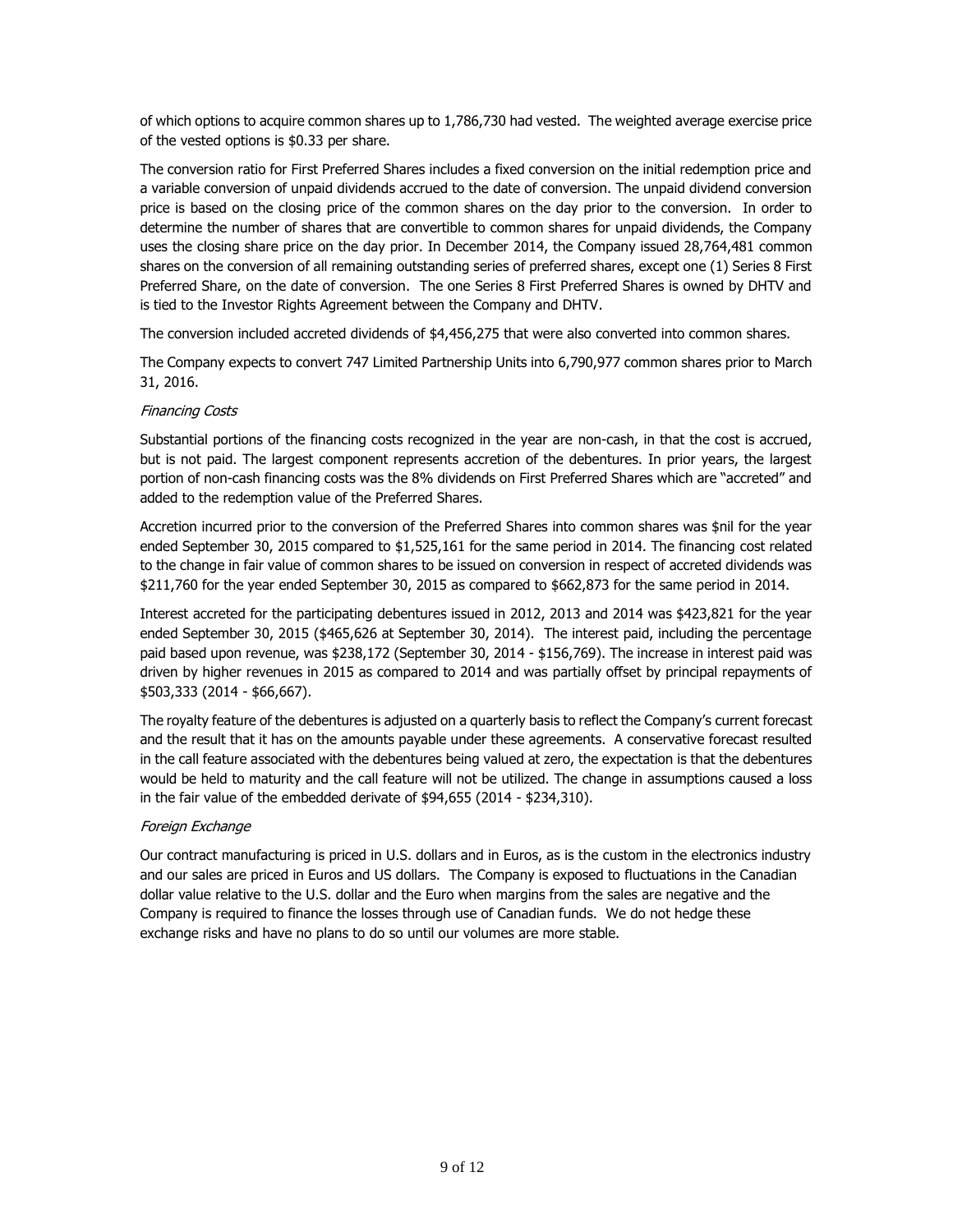#### **Risks and Uncertainties**

#### Going Concern

The consolidated financial statements were prepared on a going concern basis. The going concern basis assumes that the Company will continue its operations for the near future and will be able to realize its assets and discharge its liabilities and commitments in the normal course of business.

At September 30, 2015, the Company had not yet achieved profitable operations since its inception and accumulated a deficit of \$45,403,793 (2014 - \$36,614,985) and recognized a cash flow deficiency from operations in 2015 of \$3,819,059 (2014 - \$4,138,419). Whether and when the Company can attain profitability and positive cash flows from operations is uncertain. The lack of profitable operations and cash flow deficiency may cast significant doubt on the Company's ability to continue as a going concern.

The Company currently has a significant working capital deficit of \$1,954,733 (2014 - \$5,342,364).

The ability to continue as a going concern is dependent on completing equity or debt financings and generating profitable operations in the future in order to meet liabilities as they come due and enable the Company to continue operations. The ability to continue as a going concern may be adversely impacted by the loss of customers and falling sales per customer. To address its financing requirements, the Company will seek financing through the issuance of common shares, first preferred shares, units of ETG Limited Partnership and debentures. The outcome of these matters cannot be predicted at this time. Subsequent to year end, the Company raised additional equity and issued ETG Limited Partnership Units for gross proceeds of \$747,000.

#### Operating Losses

We are in the growth phase of our business and are subject to the risks associated with early stage companies, including uncertainty of revenues, markets and profitability, and the need to raise additional funding. As is common with companies at this stage of development it is likely that marketing and operating costs will exceed net sales revenues during the product launch period. Our business and prospects must be considered in light of the risks, expenses and difficulties frequently encountered by companies in the early stage of development, particularly companies in relatively new and evolving markets.

#### Market Acceptance

Market acceptance of our products represents a challenge for the Company. While the competitive advantages to the solar industry and the energy storage sector are material our small size and limited financial resources is a deterrent to customers. We are adjusting our strategy to address this risk through OEM, private labelling and/or licensing relationships that will provide better access to the market and alleviate customer concerns.

We believe that the most significant factors that affect our financial performance and results of operations are as follows:

#### Demand for Distributed Solar Generation in Residential Markets

A significant portion of the demand for our products assumes that demand for distributed solar in residential markets will continue. Historically demand for solar power has been incentivized by government pricing policies for solar electricity capital grants and tax credits. We believe that this period is coming to an end and solar must compete on basic economics. In particular US residential markets are highly geared to tax equity financings based on a 30% federal tax credit which is due to reduce to 10% at the end of 2016. We believe, as do many analysts, that solar is competitive in many high-density markets and that solar especially solar in residential markets will continue to grow at rates that are similar to the past 3 years.

This may not occur and if not, demand growth will likely be slower than anticipated for energy storage connected to new systems. There is evidence of this in Germany where new solar installations have slowed as incentive pricing (feed in tariffs) has been removed.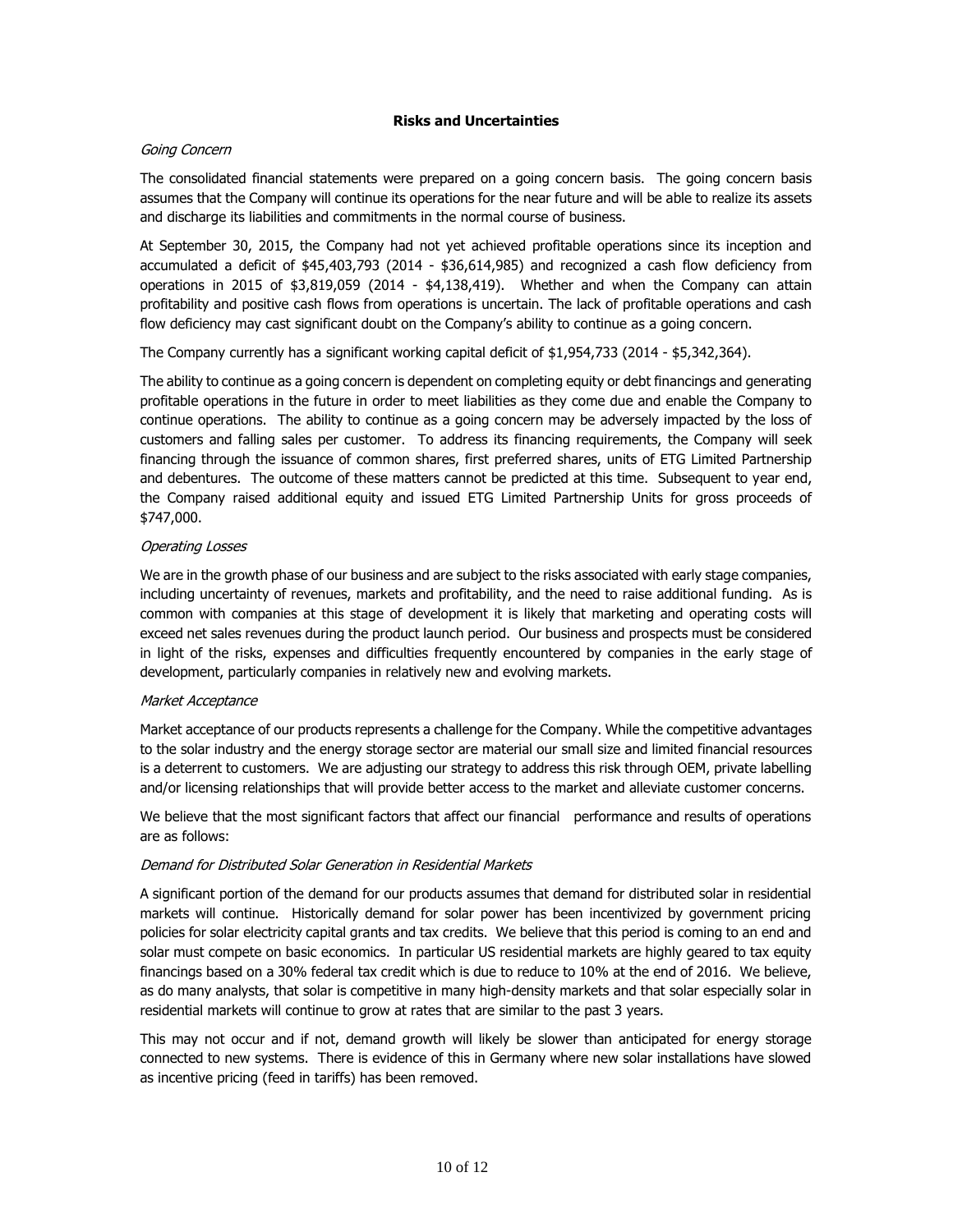## Differentials in Between Electricity Prices on the Power Grid and the Cost of Solar Electricity

A significant part of our business is tied to the large spread between the cost of solar electricity and the price that must be paid for electricity from the utility. We believe that the number of markets where this situation is operative will continue to grow with a commensurate growth in demand for energy storage to reduce consumer electricity costs. For example, EUPD a German research firm is predicting demand for energy storage will continue to grow despite the slowing or new installations with more than 50% of demand coming for retrofits to existing systems by 2016. As guaranteed feed in tariff contracts begin to expire and homeowners receive only a fraction of the price under current pricing regime, we believe that demand for storage will expand

#### Continuation of Net Metering Policies for US residential markets

Net metering has been a significant incentive in driving growth in US residential solar markets and there is growing pressure to change the pricing structure on net metering in order to dampen demand. While changes to net metering will likely reduce demand for new solar PV, as it has in Germany, the changes will make solar self-consumption a much more attractive alternative in market with high residential electricity prices.

#### Competition and Technological Change

Because we are in a highly competitive market, we may not be able to compete effectively in these markets, and we may lose or fail to gain market share. We face a large number of competitors, many of whom are larger and have greater resources than we have, and we expect to face increasing competition in the future. Our competitors may develop products based on new or proprietary technology that have competitive advantages over our products.

Many of our current and potential competitors have longer operating histories, larger customer bases, greater brand recognition and significantly greater financial, sales, marketing, technical and other resources than we do. Our competitors may enter into strategic or commercial relationships on terms that increase their competitiveness. These competitors may be able to respond more quickly to changing customer demand, and devote greater resource to developing, marketing, and selling their products than we can.

Our business model is also highly dependent on market acceptance of the value propositions for our technology. Even if we are successful in gaining market acceptance for our value propositions, there is always the possibility that one of more of our competitors will develop new technology that enables the same value propositions at the same or better cost than we are able to achieve and our business would be adversely affected. It is also possible that one or more of our competitors will attempt to copy our approach and challenge the validity of our patents. While we believe that our patents and other intellectual property are defensible, there is no assurance that a court will not find to the contrary, negatively affecting the value of Eguana.

## Manufacturing Cost Targets

Our business model assumes that we will be able to use our low manufactured cost and our strategy of selling proprietary electronics sub-assemblies and AC Batteries to penetrate target markets. Delays in reaching adequate rates and efficiencies in production could impair the profitability of our products. Our ability to produce products that are cost effective depends on reaching efficient production levels. In addition, our production process results in the wasting of materials and supplies, which must be minimized to produce cost effective products.

The failure to reach adequate production levels and efficiencies would impair our ability to profitably market our products and would have a material adverse effect on our business, results of operation and financial condition. We cannot control the cost of our raw materials. Our principal raw materials are copper and steel. The prices for these raw materials are subject to market forces largely beyond our control and have varied significantly and may vary significantly in the future.